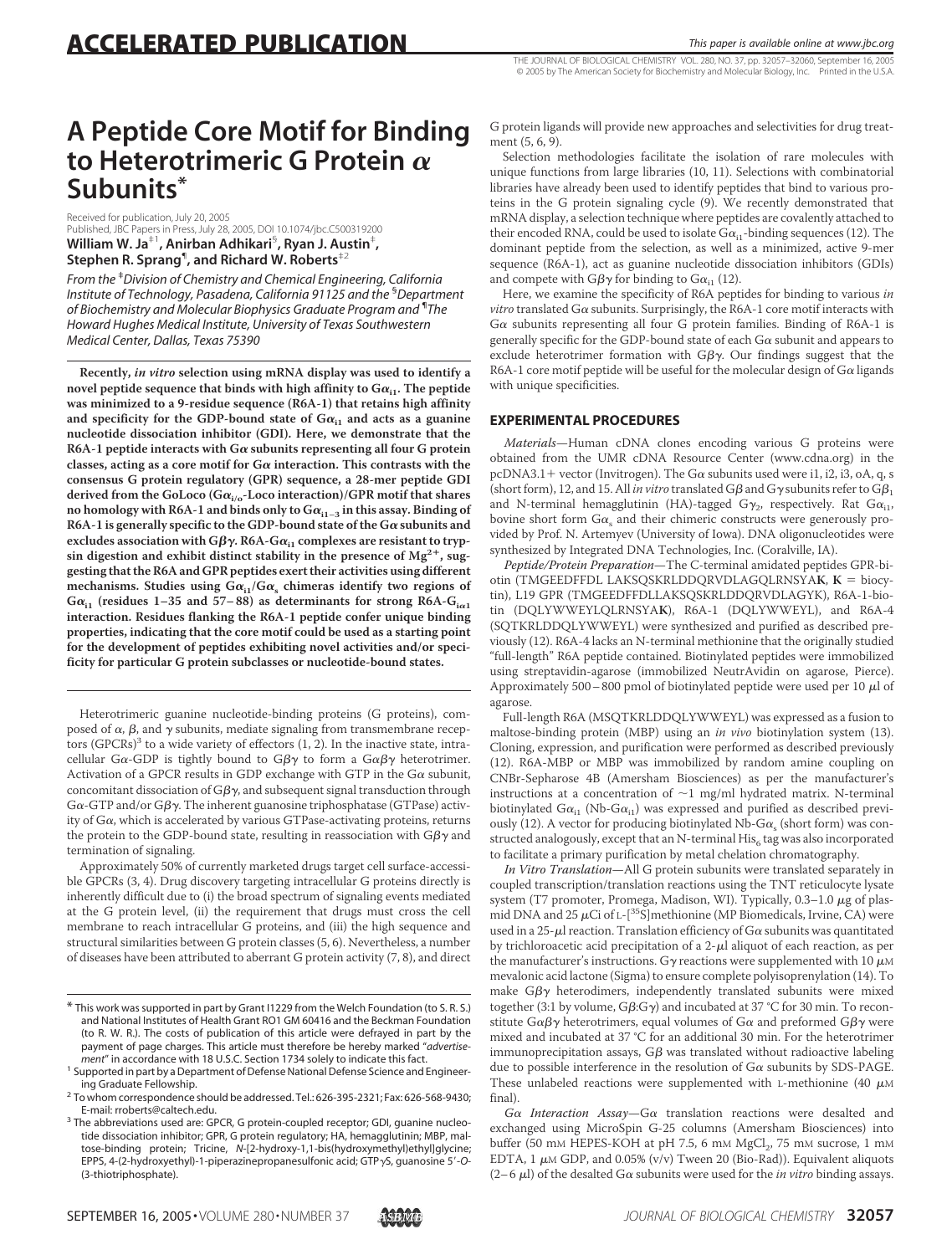

FIGURE 1. **Binding analysis with** *in vitro* **translated G proteins.** *A*, autoradiograph of indicated G $\alpha$  subunits or H-Ras, directly translated from human cDNA vectors in coupled transcription/translation reactions with  $[^{35}S]$ methionine labeling. A blank reaction (-) did not contain vector. The slightly lower molecular weight bands (seen clearly for  $G\alpha_{i1}$ and  $G_{\alpha_{i3}}$  correspond to translation initiation at alternate methionine codons. *B*, pull down of radiolabeled G $\alpha_{i1}$  on matrix with (+) or without (-) the indicated peptide (L19 GPR or full-length R6A).

G $\alpha$  was added to 0.6 ml of binding buffer (25 mM HEPES-KOH at pH 7.5, 5 mM MgCl<sub>2</sub>, 1 mM EDTA, 150 mM NaCl, 0.05% Tween 20, 0.05% (w/v) bovine serum albumin, 1 mM  $\beta$ -mercaptoethanol, and 10  $\mu$ M GDP) containing  $\sim$ 10- $\mu$ l matrix with or without immobilized target. After rotating at 4 °C for 1 h, samples were briefly centrifuged and the supernatant was removed. The matrix was transferred to a  $0.45$ - $\mu$ m cellulose acetate spin filter (CoStar Spin-X, Corning, Inc., Corning, NY) and washed with  $3 \times 0.6$  ml of binding buffer at 4 °C (1500  $\times g$ ,  $\sim$  40 s). The washed matrix was then removed from the spin filter for scintillation counting or analysis by SDS-PAGE. An approximation of the fraction of bound G protein was calculated (bound cpm divided by input protein counts, as determined by trichloroacetic acid precipitation). Assays with aluminum fluoride were performed identically, except that the binding buffer was supplemented with 10 mM NaF and 25  $\mu$ M AlCl<sub>3</sub>.

*Gαβγ Heterotrimer Immunoprecipitation*—Equivalent aliquots (10 μl) of reconstituted G $\alpha$ ß $\gamma$  heterotrimer were added to 0.6 ml of binding buffer containing  $\sim$ 10- $\mu$ l matrix or 1- $\mu$ l anti-HA monoclonal antibody (Sigma, clone HA-7). After rotating at 4 °C for 1 h,  $\sim$ 10  $\mu$ l of protein G-Sepharose 4B Fast Flow (Sigma) was added to the monoclonal antibody-containing samples. After an additional 30 min of rotating at 4 °C, immobilization matrices were washed in 0.45- $\mu$ m spin filters (3  $\times$  0.6 ml of binding buffer) as described above. A fourth wash was performed in batch, after transferring the matrices to new tubes, to prevent contamination from the spin filter membrane. The samples were resuspended in  $2 \times$  SDS-loading buffer, incubated at 90 °C for 5 min, and analyzed by Tricine SDS-PAGE. Gels were fixed, dried *in vacuo*, and imaged by autoradiography (Storm PhosphorImager, Amersham Biosciences).

*Trypsin Protection Assay*—G $\alpha_{11}$  (~25  $\mu$ M) in digest buffer (50 mM EPPS at pH 8.0, 10 mM MgCl<sub>2</sub>, 2 mM dithiothreitol, 1 mM EDTA, and 10  $\mu$ M GDP or  $GTP\gamma S$ ) was incubated with and without 1.5-fold excess peptide (R6A-4; R6A-M1, identical to R6A-1 with the addition of two C-terminal lysines to enhance solubility; and GPR1, the first GPR motif of AGS3 (15)) and digested with trypsin (1:50 trypsin: $Ga_{i1}$ ) at 4 °C for the indicated time. Reactions were analyzed by SDS-PAGE.

#### **RESULTS AND DISCUSSION**

*R6A-1 Is a Core Motif for G Binding*—Previously, *in vitro* selection with an mRNA display library was used to isolate novel peptide sequences that act as GDIs for G $\alpha_{i1}$  (12). The minimal 9-mer peptide, R6A-1, retained high affinity and competed with G $\beta\gamma$  for binding to G $\alpha_{\rm ii}$ . To investigate the binding specificity of the R6A-1 peptide, a pull-down assay was developed using radiolabeled, *in vitro* translated G protein subunits (Fig. 1*A*). Cell-free coupled transcription/translation offered a rapid method for screening multiple G proteins (16–18). R6A-1 and L19 GPR peptides were synthesized with a C-terminal biotin-containing linker peptide derived from the constant region used in the original selection (12). The full-length R6A peptide was also expressed as an N-terminal fusion to MBP, which was subsequently immobilized by random amine coupling. [ $35$ S]methionine-labeled G $\alpha_{i1}$  was first tested against immobilized L19 GPR and full-length R6A, demonstrating specific pull-down of



FIGURE 2. **Binding of various** *in vitro* **translated G proteins to L19 GPR (***A***), R6A-1 (***B***), or R6A-MBP (***C***).** Binding has been scaled relative to the interaction to  $G_{\alpha_{i}}$ . For comparison,  $K_D$  values of G $\alpha_{i1}$  binding to L19 GPR, R6A-1, and R6A are 82, 200, and 60 nm, respectively (12). The negative control matrices used in the assay were streptavidinagarose (A and B) and MBP-Sepharose (C).  $G\alpha_{12}$  consistently exhibited higher nonspecific binding which was especially noticeable on the MBP-Sepharose in *C*, which was background subtracted to more clearly show the binding activity. In *B* and *C*, binding assays were also performed in the presence of aluminum fluoride (AlF) except for  $Ga_{15}$ (*C*) and H-Ras (*B* and *C*).



FIGURE 3. **R6A-MBP and L19 GPR compete with G** $\beta\gamma$  **for binding to G** $\alpha$  **subunits.**  $A$ **,** *in vitro* translated, [<sup>35</sup>S]methionine-labeled G $\beta_1$  and HA-tagged G $\gamma_2$  subunits. *B*, reconstituted G $\alpha\beta\gamma$  heterotrimers, with the indicated G $\alpha$  subunit, were pulled down with an anti-HA antibody, R6A-MBP, or L19 GPR. Only the G $\alpha$  and G $\gamma_2$  subunits were radiolabeled. Immunoprecipitation with anti-HA confirmed the presence of reconstituted heterotrimers in the reaction mix. G $\gamma$  was not co-precipitated when G $\alpha$  subunits were pulled down by R6A-MBP or L19 GPR (*B*), suggesting that binding of G $\alpha$ -GDP to G $\beta\gamma$  and R6A are exclusive events (*C*). Results were similar for  $G\alpha_{12}$  (data not shown).

full-length  $Ga_{i1}$ , as well as a slightly higher mobility band that corresponds to an alternate translation initiation site (Fig. 1*B*).

The R6A-1 minimal peptide exhibited strong pull-down for all  $G\alpha$  subunits tested (Fig. 2*B*). There was negligible interaction with H-Ras (a member of the monomeric or small G protein family), suggesting that the R6A-1 peptide is a core motif for binding to  $G\alpha$  subunits in the heterotrimeric G protein family. Conversely, the L19 GPR peptide was highly specific for  $Ga_{i1-3}$  and showed negligible interaction with other  $G\alpha$  subunits (Fig. 2A). This contrasts with previous results that show the GPR consensus exhibits significantly lower, but detectable, affinity and GDI activity for  $Ga_0$  compared with  $Ga_i$  subunits (19, 20). The determined affinities of R6A-1 to G $\alpha_{i1}$  and G $\alpha_{s}$  ( $K_D = \sim$  200 nm and  $\sim$  50  $\mu$ M, respectively; data not shown) suggest that the sensitivity of the binding assay was sufficient to detect weak interactions.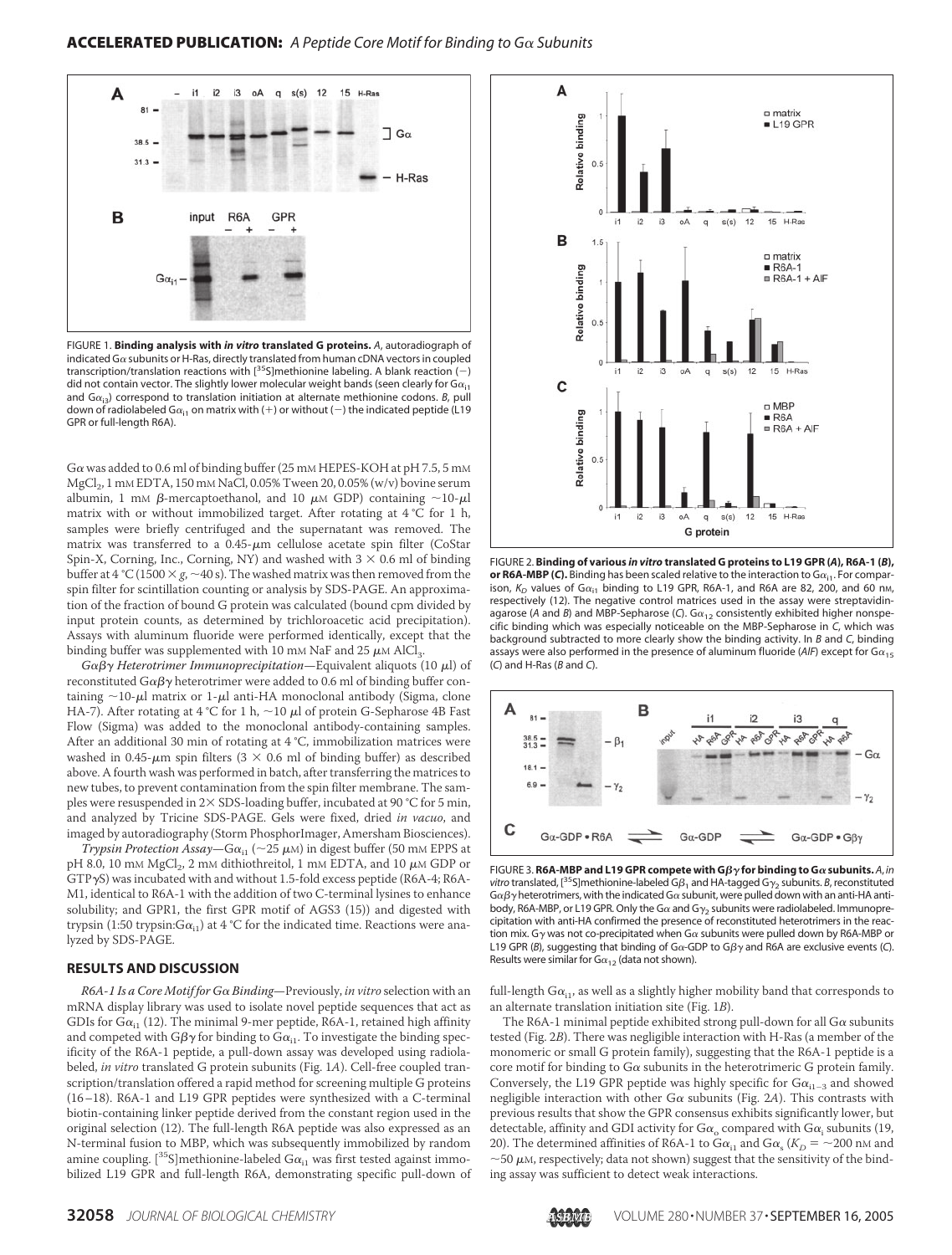### ACCELERATED PUBLICATION: A Peptide Core Motif for Binding to Ga Subunits

FIGURE 4. **Binding and structural properties of R6A- and GPR-derived peptides.** *A*, influence of Mg<sup>2+</sup> on binding of L19 GPR and R6A-MBP to G $\alpha_{i1}$ . Binding was measured as described for Fig. 2, with data for each peptide scaled to the maximum amount of bound G $\alpha$ . *B*, trypsin digest of G $\alpha_{i1}$ -GDP, G $\alpha_{i1}$ -GTP $\gamma$ S, or G $\alpha_{i1}$ -GDP in complex with the indicated peptide. After binding of nucleotide and/or peptide,  $G\alpha_{i1}$  complexes were digested with trypsin at 4 °C for the indicated time and analyzed by SDS-PAGE. Molecular masses of a protein ladder (*lane 1*) are shown in kilodaltons.





FIGURE 5. **R6A interaction mapping using**  $G\alpha_{i1}/G\alpha_{s}$  **chimeras. A, schematic represen**tation of G $\alpha_{i1}/G\alpha_{s}$  chimeras (29). The helical domain (residues 60–175) and switch regions (residues 176 –184, 201–215, and 233–241 for SI, SII, and SIII, respectively) are marked. Residues 35–57 (*gray*) are highly conserved among G $\alpha$  subunits: between G $\alpha_{i1}$ and  $G\alpha_{s}$ , 20 residues are identical, and the remaining 3 residues are conserved differences (Lys to Arg or Ile to Leu). Residue numbering is based on the G $\alpha_{i1}$  sequence. *B*, binding of radiolabeled  $G\alpha_{i1}/G\alpha_s$  chimeras to immobilized L19 GPR or R6A-1. Binding to the immobilization matrix for each protein was  $<$  0.05, and the results shown have been background subtracted. The R6A full-length peptide and R6A-1 core motif demonstrated similar binding results (data not shown).

The full-length R6A peptide, compared with the minimal R6A-1 sequence, demonstrated significantly less binding to  $Ga_0$  and  $Ga_s$  and negligible interaction with  $Ga_{15}$  (Fig. 2*C*). It is not clear whether the differences between R6A and R6A-1 in relative binding to the various G proteins was due to the N-terminal flanking region of the full-length R6A sequence, the altered immobilization scheme (random amine coupling *versus* C-terminal biotinylation on the R6A-1 peptide), or steric effects from the comparatively large MBP fusion. However, assuming that the various G proteins are structurally homologous and that the R6A and R6A-1 peptides bind to  $G\alpha$  subunits analogously, the differences in relative binding would most likely be a direct result of the R6A flanking residues.

Previously, it was shown that R6A was highly specific for the GDP state of  $\rm G\alpha_{i1}$  and did not bind to  $\rm Ga_{i1}$ -GDP-AlF $_4^-$  or  $\rm Ga_{i1}$ -GTP $\gamma\rm S$  (12). To establish

the nucleotide state specificity of R6A-derived peptides to various  $G\alpha$  subunits, radiolabeled G proteins were assayed for binding to immobilized R6A-1 and R6A-MBP in the presence and absence of aluminum fluoride. The minimal peptide was specific for the GDP state of all G proteins except for  $Ga_{12}$  and  $Ga_{15}$ , where binding was observed in the presence of aluminum fluoride (Fig. 2*B*). Full-length R6A-MBP demonstrated strong specificity for the GDP state of all G proteins, including  $G\alpha_s$  confirming the weak but specific interaction (Fig. 2*C*). These findings suggest that residues flanking the 9-mer core motif play a strong role in modulating the binding properties of the peptide, modifying  $G\alpha$  class as well as nucleotide state specificity.

*R6A Competes with Gβγ for Binding to Gα Subunits*—Previously, GPRand R6A-derived peptides had been shown to compete with G $\beta\gamma$  heterodimers for binding to  $Ga_{i1}$  (12, 21–24). To determine whether R6A would exclude G $\beta\gamma$  binding for other G $\alpha$  subunits, *in vitro* translated G $\beta_1$  and HAtagged G $\gamma$ <sub>2</sub> (Fig. 3*A*) were reconstituted with various G $\alpha$  subunits and pulled down by immobilized L19 GPR, R6A-MBP, or an anti-HA monoclonal antibody. The tested G $\alpha$  subunits all appeared to couple to G $\beta\gamma$  heterodimers (Fig.  $3B$ ). Co-precipitation of G $\gamma$  subunits was not seen when heterotrimers were pulled down by L19 GPR or R6A-MBP (Fig. 3*B*), clearly indicating that binding to these motifs excludes G $\beta\gamma$  interaction (Fig. 3*C*). Results for R6A-MBP with reconstituted  $\mathrm{G}_{12}\alpha\beta_1\gamma_2$  heterotrimers were similar (data not shown).

*R6A and GPR Peptides Exert Distinct Modes of Activity*—Previous analyses of the R6A and GPR peptides suggested that their binding modes and mechanisms of action differ (12). Here, additional assays suggest that R6A binds and stabilizes a GDP-bound conformation of  $Ga_{i1}$  unlike the conformation of the inactive G $\alpha$ -GDP subunit.  $Mg^{2+}$  binds with high affinity and stabilizes the GTP-bound state of G $\alpha$  subunits (25). In contrast, Mg<sup>2+</sup> binds G $\alpha_{i1}$ -GDP with weak affinity (25). Measurements of L19 GPR and R6A binding to  $Ga_{i1}$ -GDP as a function of Mg<sup>2+</sup> concentration revealed distinct trends (Fig. 4*A*). While R6A showed higher relative binding with increasing  $Mg^{2+}$  concentrations, L19 GPR exhibited the highest binding in the absence of  $Mg^{2+}$ . The original isolation of the R6A peptide, from a doped library based on the GPR motif, most likely resulted from the presence of  $Mg^{2+}$  in the selection buffer (12). Crystal structures of a  $Ga_{i1}$ -GDP-Mg<sup>2+</sup> complex indicate that binding of Mg<sup>2+</sup> induces switch I on  $Ga_{11}$  to assume a conformation similar to that observed in the active  $Ga_{i1}$ -GTP $\gamma S$ -Mg<sup>2+</sup> complex (26). Hence, the R6A peptide may stabilize a conformation of  $Ga_{i1}$ -GDP that is similar to the structure of an active, GTP-bound subunit.

Trypsin digestions were performed to further probe the peptide-bound  $Ga_{i1}$ complex. GTP-bound G $\alpha$  is highly resistant to protease digestion, compared with the GDP-bound subunit (27, 28). R6A peptides protected  $Ga_{i1}$ -GDP from trypsin similarly to  $G\alpha_{i1}$ -GTP (Fig. 4*B*). Conversely, a GPR peptide- $G\alpha_{i1}$  complex showed similar proteolysis as  $Ga_{11}$ -GDP (Fig. 4*B*). The R6A and GPR peptides did not appear to inhibit trypsin directly (data not shown). These results suggest that the R6A-bound complex is structurally analogous to  $Ga_{i1}$ -GTP and further support distinct binding modes and mechanisms of activity for the R6A and GPR peptides.

*Mapping of the R6A-G* $\alpha_{i1}$  *Interaction Surface*—A series of G $\alpha_{i1}$ /G $\alpha_{s}$  chimeric proteins, C1–C8 (Fig. 5*A*), was used to determine the binding site of the R6A-1 peptide. The chimeras were previously shown to be correctly folded and functional in  $GTP\gamma S$  binding assays (29). Based on the binding seen for chimeras C4, C6, C7, and C8 for immobilized R6A-1, two regions of  $Ga_{i1}$  are required for strong interaction (Fig. 5*B*). Substitution of residues  $Ga_{i1}$ -58 – 88 for the corresponding residues in  $Ga_e$  (comparing chimeras C5 and C6) resulted in substantially reduced binding. This region, which includes the linker between the Ras-like and helical domains of  $Ga_{i1}$ , might be involved in determining the binding specificity of the R6A peptides. The N-terminal 35 residues of  $Ga_{i1}$  also play an important role (comparing chimeras C2 and C5), most likely by affecting global protein stability and/or conformation.